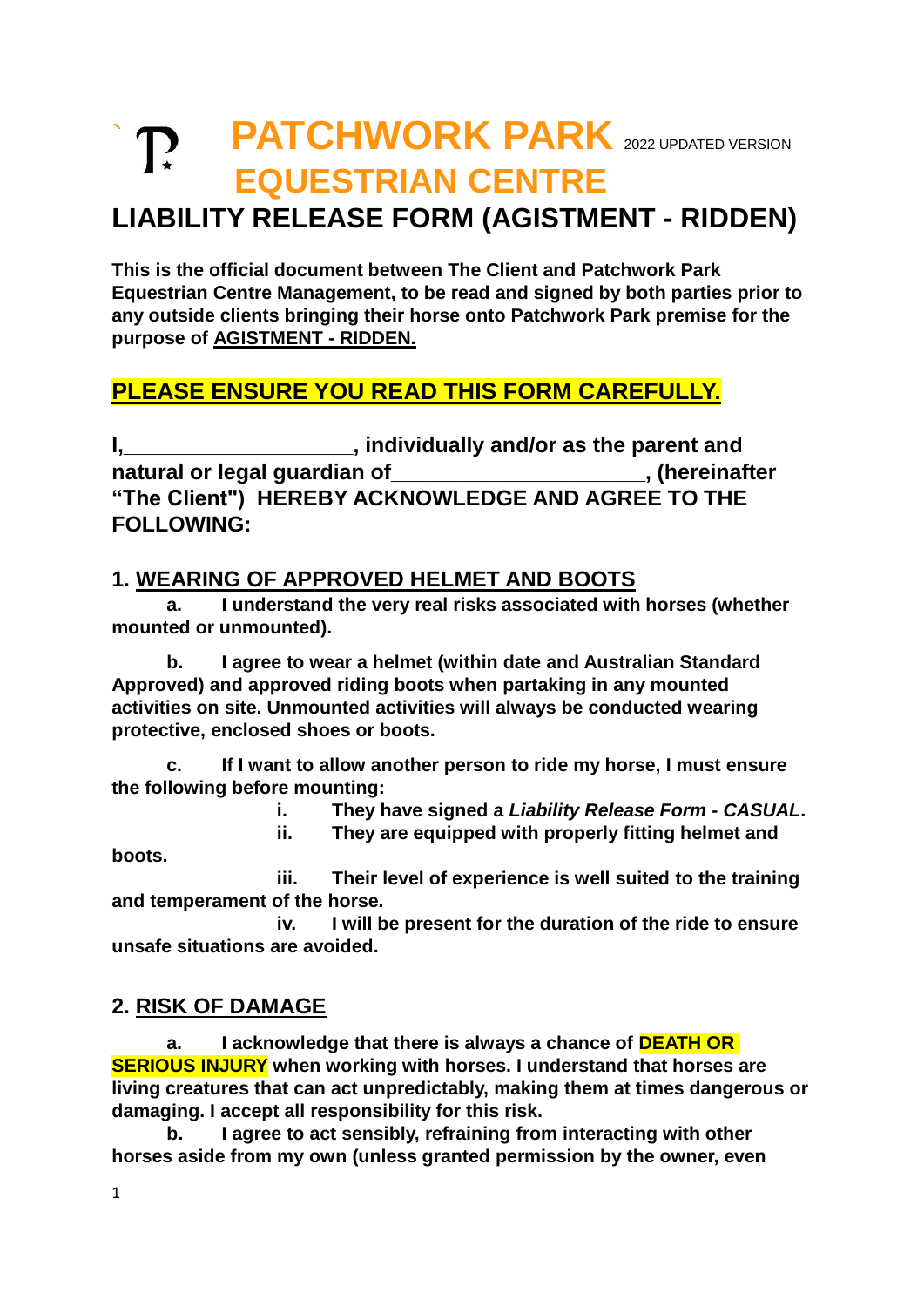**during an emergency where management must be notified).** 

**c. I will not allow inexperienced persons (accompanying me or others) to be hurt or harmed by my own horse. This includes acting irresponsibly by allowing inexperienced persons to ride or handle unsuitable horses, etc.** 

**d. I will act in a way to avoid damages to any assets or equipment on site. Should damages occur, I understand that there may be additional costs incurred to replace or repair items affected.**

**f. If my horse is in a shared paddock, I am aware of and accept the following risks:**

- **i. My horse could get kicked by another horse. Resulting veterinary bills are my responsibility.**
- **ii. I could get kicked, bitten, trampled or stepped on by another horse while attempting to handle my own horse.**
- **iii. My rugs, paddock boots or other equipment could get damaged by another horse, trees or fencing.**

**g. I acknowledge that there is a risk of INJURY OR DEATH to my horse while on agistment, as horses are at times unpredictable or self-destructive. Patchwork Park will endeavour to keep my horse safe, however should unpreventable damages occur, resulting in the death or serious injury to my horse, I relinquish all rights to prosecution to Patchwork Park.**

#### **3. SAFE PROXIMITY BETWEEN HORSES**

**a. I MUST KEEP MY HORSE AWAY from other horses (that are not in my shared paddock) at all times. This is to prevent the spread of diseases and also prevent risk of injury to myself or any horse through biting, striking or kicking. A safe distance between horses will be created at all times.** 

**b. I will not allow my horse to sniff other horses over fences.**

**c. I will not walk my horse within biting or kicking distance of another horse.**

**d. I have been notified that Patchwork Park is home to many stallions and colts that may become aggressive if safe distances are not maintained.**

#### **4. HANDLING OF OTHER HORSES / WANDERING**

**a. I will not handle any horse other than my own without approval from the owner.**

**b. I will not enter paddocks, stables or yards with horses other than my own (or my shared paddock), even if the horse is in trouble. If a horse requires assistance I will notify Patchwork Park Staff immediately.** 

**c. I WILL NOT WANDER / EXPLORE THIS FACILITY without**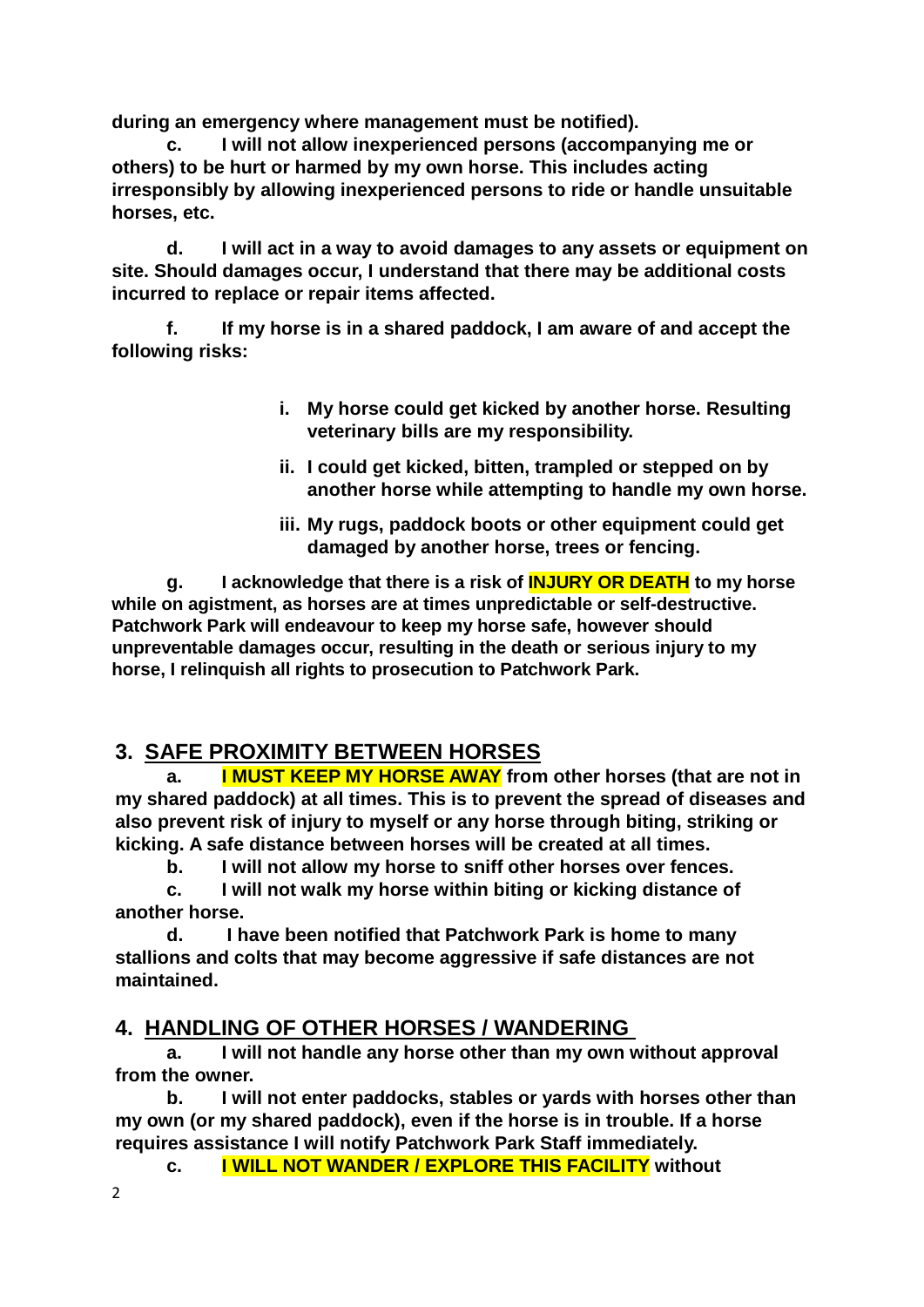**supervision for any purpose other than tending to my agisted horse. This is a private facility and Patchwork Park has a duty of care for agisted horses.** 

**d. I will not enter sheds or private residences unless given permission to do so.**

#### **5. SOBRIETY OF ALCOHOL, SMOKING OR ILLICIT DRUGS**

**a. I will not arrive on the facility UNLESS I am completely sober of alcohol and free from any drugs that may hinder my ability to make decisions or remain safe.**

**b. Patchwork Park premise is a SMOKE FREE ZONE. I will not smoke for the duration of my visit.**

#### **6. PADDOCKING ARRANGEMENTS**

**a. I have inspected my paddock and I am happy with the condition of fences, shelter, water source, etc.**

**b. If I am in a shared paddock I do not need to provide permission for other horses to be added or removed from the paddock.**

**c. My horse will not be removed from this paddock without my permission unless in an emergency where there is possible risk to my horse.**

#### **7. HORSE VICES**

**a. I have been honest in declaring any vices to Patchwork Park that may cause damage to equipment. Such vices include excessive fence walking, weaving, windsucking, cribbing, etc.** 

**b. If my horse causes accelerated damage to property due to this, I may be required to fund repairs.**

**c. I have been honest in declaring any challenging behavioural issues my horse has that may place staff at risk when tending to basic agreed husbandry requirements (ie, biting, kicking, running off halfway through rugging etc).**

#### **8. IN THE EVENT OF AN EMERGENCY**

**a. If my horse sustains a non-life threatening injury while on agistment, Management will attempt to contact me before a vet is called.** 

**b. If I cannot be contacted, Patchwork Park will wait for my response prior to a vet being called. Immediate First Aid (hosing of injury, bandaging etc) may be applied on my behalf if necessary and I consent to this.**

**c. If my horse sustains a life threatening injury, Patchwork Park will call a vet ASAP and then attempts will be made to contact me immediately afterwards. Patchwork Park will pick a vet based on distance and availability.**

 **d. If I am involved in an accident while on premise, Patchwork Park maintains the right to call an ambulance on my behalf if necessary and I consent to this.**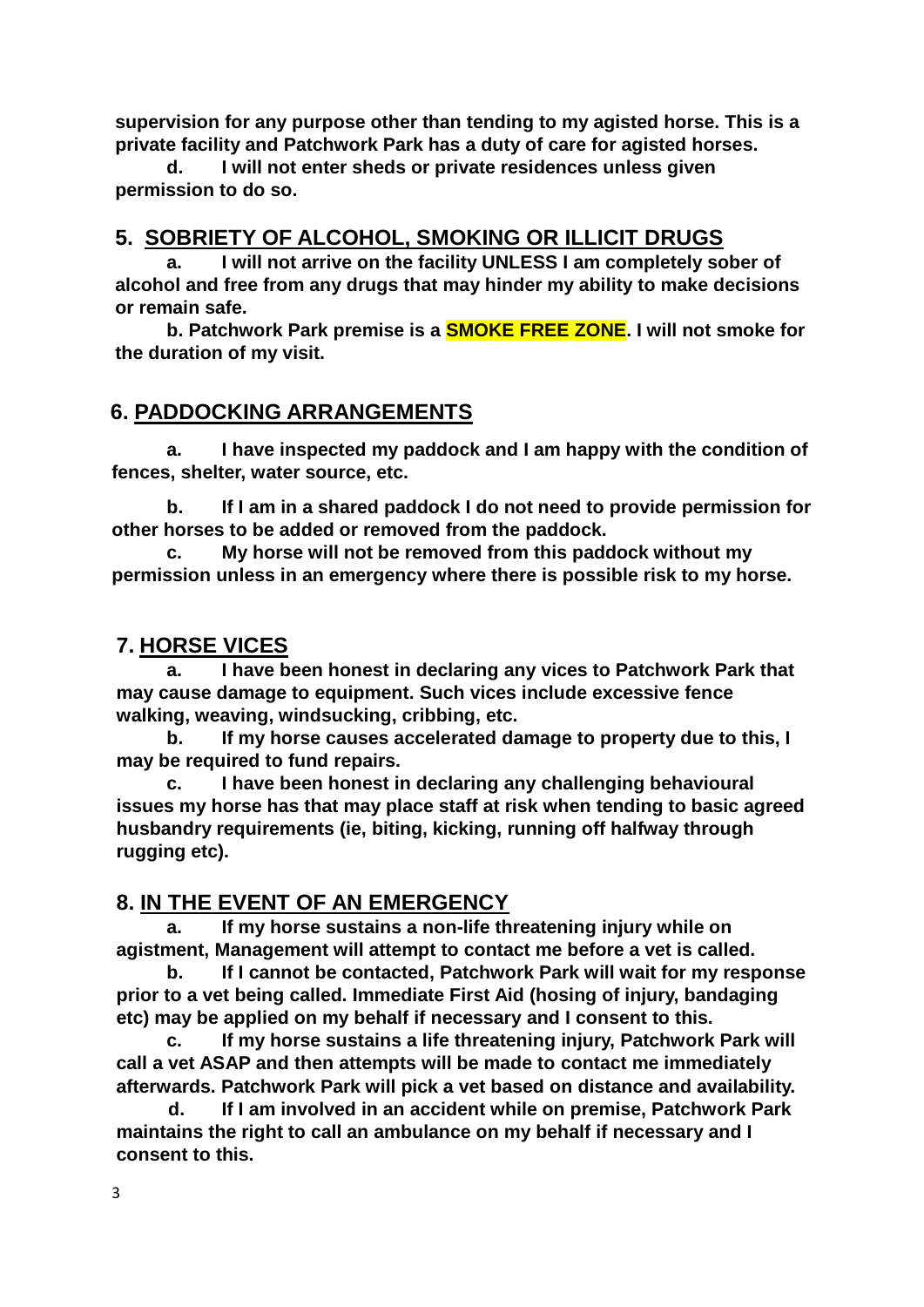**i. If an ambulance is called on my behalf and I do not have ambulance cover, I will be billed for any costs incurred.**

 **ii. If I am injured in a fall and removed from site, Patchwork Park may take temporary control of my horse and feed / husbandry costs incurred to keep my horse safe will be billed to me.**

**iii. Necessary husbandry requirements are at Patchwork Park's discretion and determined by duration of stay.**

#### **9. FIRE PLAN / NATURAL DISASTER PLAN**

**a. In the event of fire, Management will make assessments to best protect the property and the horses.**

**b. Management may choose to move my horse into a heavily populated paddock if necessary to improve survival outcomes.**

**c. I may elect to remove my horse from the facility if natural disaster threatens my horse.**

**d. If evacuation is necessary, I give Patchwork Park permission to send my horse on transport to any location away from danger.**

**e. In the event of natural disaster, my horse takes priority over any of my other equipment / possessions, ie rugs, saddles etc and any losses to this equipment are not the responsibility of Patchwork Park.**

#### **10. OUTSIDE INSTRUCTORS**

**a. I am not permitted to receive tuition from outside instructors on Patchwork Park premise. I may take my horse to clinics / training sessions offsite to receive tuition elsewhere or undergo training on site with Patchwork Park instructors.**

#### **11. MY BEHAVIOUR**

**a. I will interact civilly and courteously towards other riders, staff members and management. This includes riding in the arenas, using tie bays, etc.** 

**b. I will treat any horse on the property with dignity, empathy and respect, and understand that any form of animal cruelty is strictly forbidden.** 

**c. I may be asked to leave the property and/or further action taken if I am warned that my behaviour is unacceptable and I ignore the warning.** 

#### **12. DOGS**

**a. I will not bring dogs onto the property without prior arrangement.**

**b. Dogs with prior arrangement must be well behaved and either safely restrained or on a leash at all times. Many horses have natural urges to chase and kill dogs and Patchwork Park fences are also electrified at head height for a dog.** 

**c. I will not allow my dog to chase the horses.**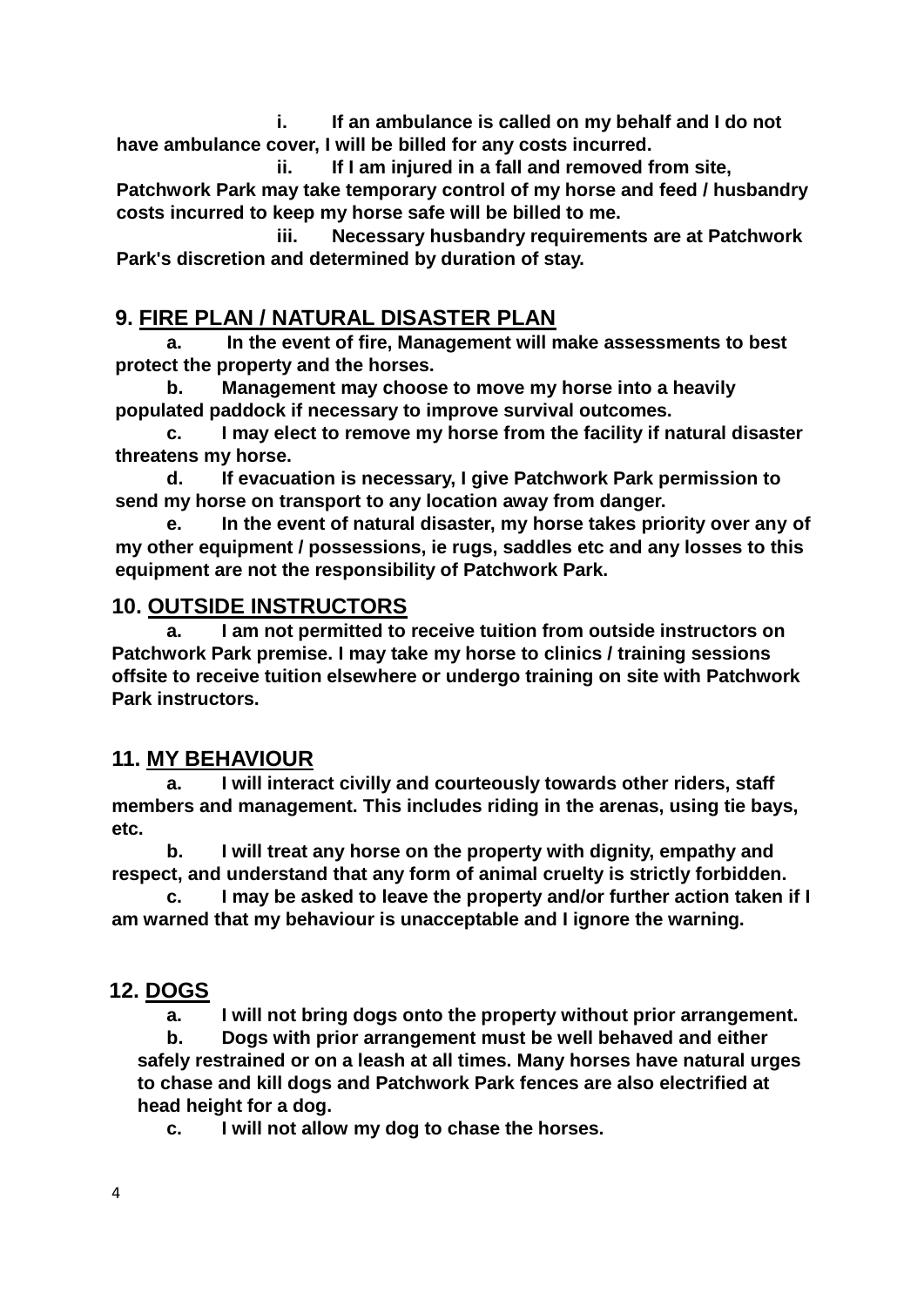#### **13. CHILDREN**

**a. I will supervise my child / children at all times.**

**b. I will not allow my child to handle, feed or enter any paddock, yard or stable of a horse on premise.**

**c. I will not allow my child to wander the facility.**

**d. If my horse is in a shared paddock I will not allow my young child (under 13) to enter the paddock. If my child wants to handle my horse I will remove it from the shared paddock first.**

#### **14. USE OF CAMERAS**

**a. I am permitted to use video and photography devices for the purpose of recording my own horse only. I am not permitted to take photos and videos of horses belonging to others, or training sessions of other riders without their consent.**

**b. I may publish footage online of photos obtained on premise for the purpose of encouragement, improvement or positive remarks only. Footage is not to be obtained for the purpose of defamation.**

#### **15. PAYMENT FOR AGISTMENT**

**a. I am expected to pay X2 weeks in advance and 1 week of bond upon arrival. Bond amount is equal to X1 week of Agistment.**

**b. My 1 week of bond is always in lieu until I intend to move out, in which my last week is free.**

**c. If I choose to move out on short notice while my bond or weekly amount is still in lieu, any credits outstanding will not be reinstated on the proviso of inadequate notice of termination.**

**d. I must ensure my Agistment is always paid up to date (2 weeks ahead) and preferably allocated on an automatic bank transfer.**

**i. If no reasonable explanations are made to justify failure of payments, or I cannot be contacted after multiple attempts (after 14 days of non-payment), my horse will be seized under the understanding of "abandonment" and I will forfeit ownership permanently.**

**ii. Patchwork Park has the authority to sell my horse after this time frame or retain ownership to recuperate any outstanding costs incurred over my agistment time frame.**

**iii. Repeated late payments will result in a warning and possible eviction.**

#### **16. GENERAL MAINTENANCE / FEEDING**

**a. Patchwork Park is not responsible for financing or organising any general husbandry pertaining to my horse (ie, farrier, worming, teeth etc)**

**b. As per section 11.b, deliberate failure to maintain my horse's basic husbandry needs will fall under "animal cruelty" which may result in my eviction and authoritative action.**

**c. Patchwork Park will organise a supplier of hay for my horse,**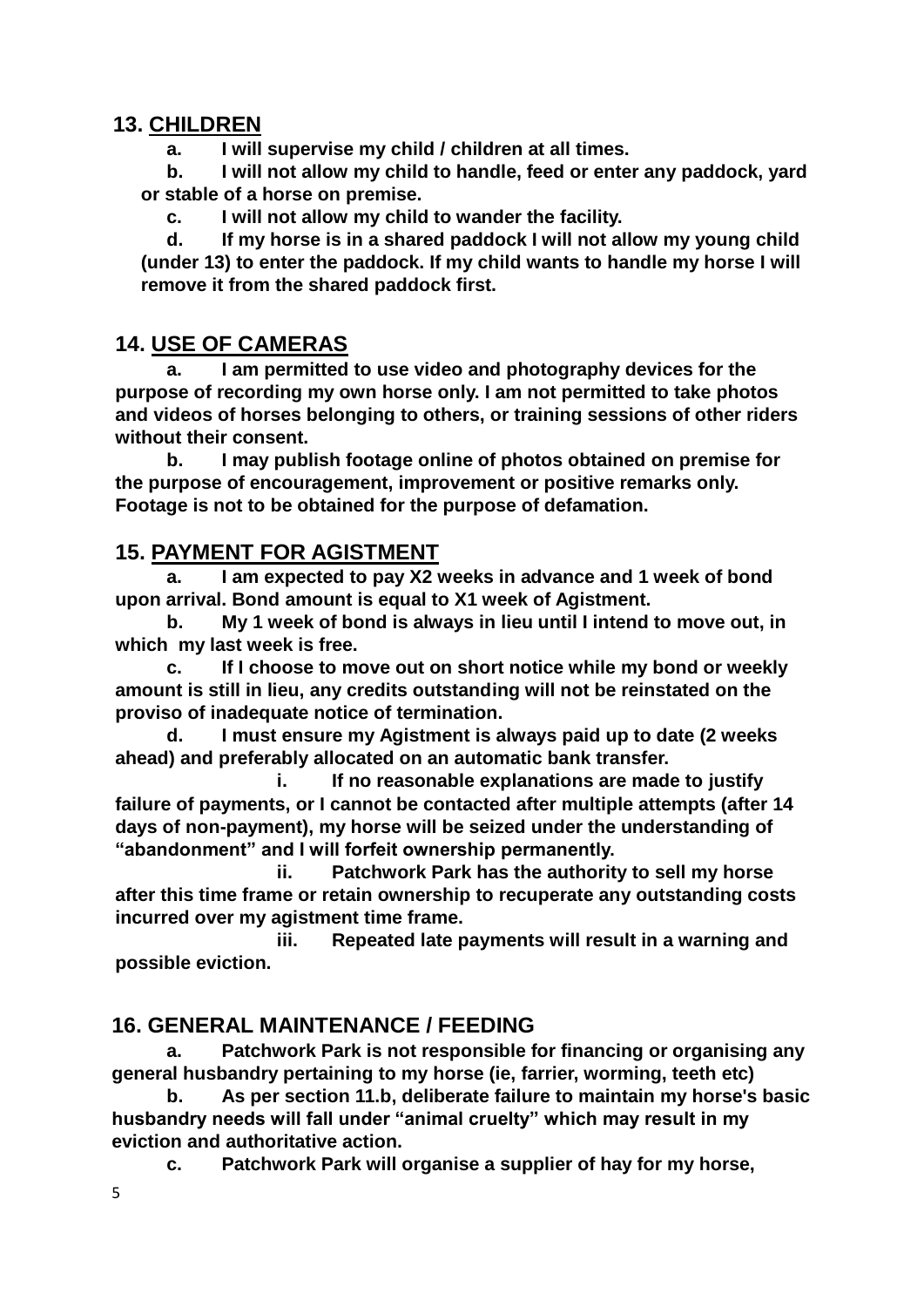**however I need to fund my share of this.** 

**i. If my horse is in an individual paddock, my share is 100% of the cost of the bale.**

**ii. If I am in a share paddock, I will pay an equal percentage of the number of horses in the paddock. (ie, if 3 in the paddock I pay 33.3% of the bale)**

**iii. I may negotiate bringing my own hay provided it is free from weeds and mould (Individual Paddock only)**

**d. Patchwork Park has a regular farrier, vet, chiropractor, saddle fitter and dentist available for use, however I may elect to use my own professional of choice.**

**e. I give permission for persons representing Patchwork Park to attend to my horse's basic husbandry requirements, such as halter and / or move my horse if necessary, rug, feed etc.**

#### **17. STALLIONS**

**a. I am permitted to bring a stallion onto the property for the purpose of agistment, provided the following points are adhered to:**

**times.**

**i. My stallion is well behaved and under control at all** 

**ii I present clear EA Approved green stallion discs on either side of the animal (headstall, bridle or saddle cloth) any time the horse is removed from its paddock.**

**iii. Persons under 18 are experienced with stallions and are supervised by an adult.**

**iv. I must be diligent with maintaining safe distances with other horses.**

**v. Handlers of mares have right of way.**

**vi. I may use a stallion chain or rearing bit, but not necessary if the animal is well tempered and under control.**

**I have read this contract carefully and agree to its contents.**

Signed (The Client)<br> **Signed (The Client)** 

**Signed (Management) \_\_\_\_\_\_\_\_\_\_\_\_\_\_\_\_\_\_\_\_\_\_\_\_\_ Dated:\_\_\_\_\_\_\_\_\_**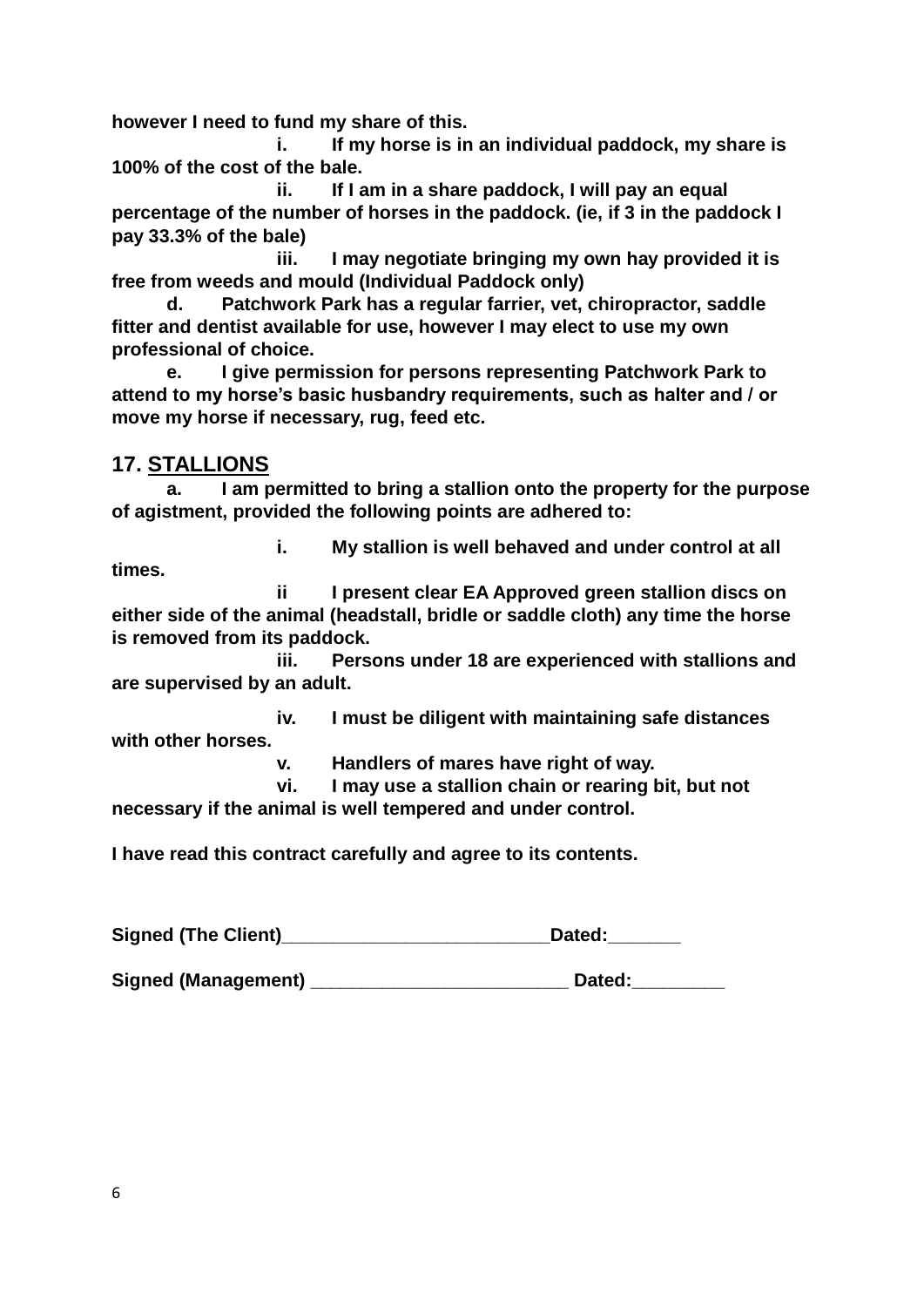| <b>YOUR DETAILS</b>                                                                                                                                                        |                              |
|----------------------------------------------------------------------------------------------------------------------------------------------------------------------------|------------------------------|
|                                                                                                                                                                            | _DOB:_______________________ |
|                                                                                                                                                                            |                              |
|                                                                                                                                                                            |                              |
| Do you consent to photos of your horse being used on our Facebook Page? YES / NO                                                                                           |                              |
|                                                                                                                                                                            |                              |
| HORSE # $\frac{1}{2}$                                                                                                                                                      |                              |
|                                                                                                                                                                            |                              |
|                                                                                                                                                                            |                              |
| <b>Brands (please illustrate):</b>                                                                                                                                         |                              |
|                                                                                                                                                                            |                              |
|                                                                                                                                                                            |                              |
|                                                                                                                                                                            |                              |
| Please circle all that apply: WINDSUCK / FENCE WALK / WEAVE / CRIB / DESTRUCTIVE<br>Is this horse safe for our staff to handle? (Ie, rug, fly mask on etc?) ______________ |                              |
| Is this horse hard to catch? YES / NO                                                                                                                                      |                              |
|                                                                                                                                                                            |                              |
| <b>Included Services (Please circle)</b>                                                                                                                                   |                              |
| <b>Paddock arrangement:</b>                                                                                                                                                |                              |
| Individual / Shared / Pairs                                                                                                                                                |                              |
|                                                                                                                                                                            |                              |
| Daily feeding: YES / NO                                                                                                                                                    |                              |
| DIY / SPELLING / FULL CARE                                                                                                                                                 |                              |
|                                                                                                                                                                            |                              |
| Rugging: YES / NO                                                                                                                                                          |                              |
| Use of Facilities: Indoor / Outdoor / Hot and Cold Wash                                                                                                                    |                              |
| Tack Bay: YES / NO                                                                                                                                                         |                              |
|                                                                                                                                                                            |                              |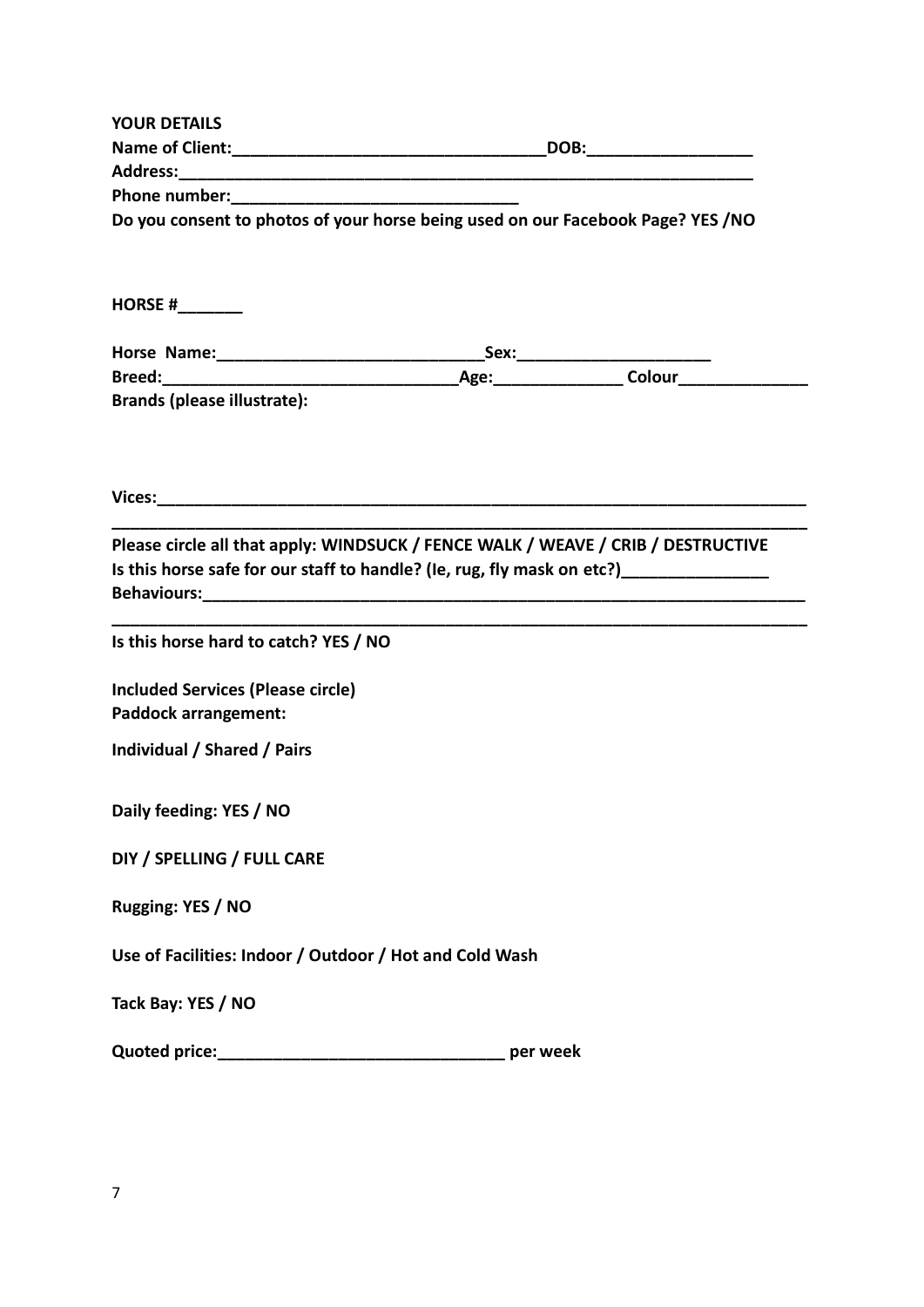**HORSE #\_\_\_\_\_**

| <b>Brands (please illustrate):</b>                                                                     |  |  |  |
|--------------------------------------------------------------------------------------------------------|--|--|--|
|                                                                                                        |  |  |  |
|                                                                                                        |  |  |  |
|                                                                                                        |  |  |  |
| Please circle all that apply: WINDSUCK / FENCE WALK / WEAVE / CRIB / DESTRUCTIVE                       |  |  |  |
| Is this horse safe for our staff to handle? (Ie, rug, catch, fly mask on<br>etc?)_____________________ |  |  |  |
|                                                                                                        |  |  |  |
|                                                                                                        |  |  |  |
| Is this horse hard to catch? YES / NO                                                                  |  |  |  |
|                                                                                                        |  |  |  |
| <b>Included Services (Please Circle)</b>                                                               |  |  |  |
| <b>Paddock arrangement:</b>                                                                            |  |  |  |
| Individual / Shared / Pairs                                                                            |  |  |  |
|                                                                                                        |  |  |  |
| Daily feeding: YES / NO                                                                                |  |  |  |
| DIY / SPELLING / FULL CARE                                                                             |  |  |  |
|                                                                                                        |  |  |  |
| Rugging: YES / NO                                                                                      |  |  |  |
| Use of Facilities: Indoor / Outdoor / Hot and Cold Wash                                                |  |  |  |
|                                                                                                        |  |  |  |
| Tack Bay: YES / NO                                                                                     |  |  |  |
|                                                                                                        |  |  |  |
|                                                                                                        |  |  |  |